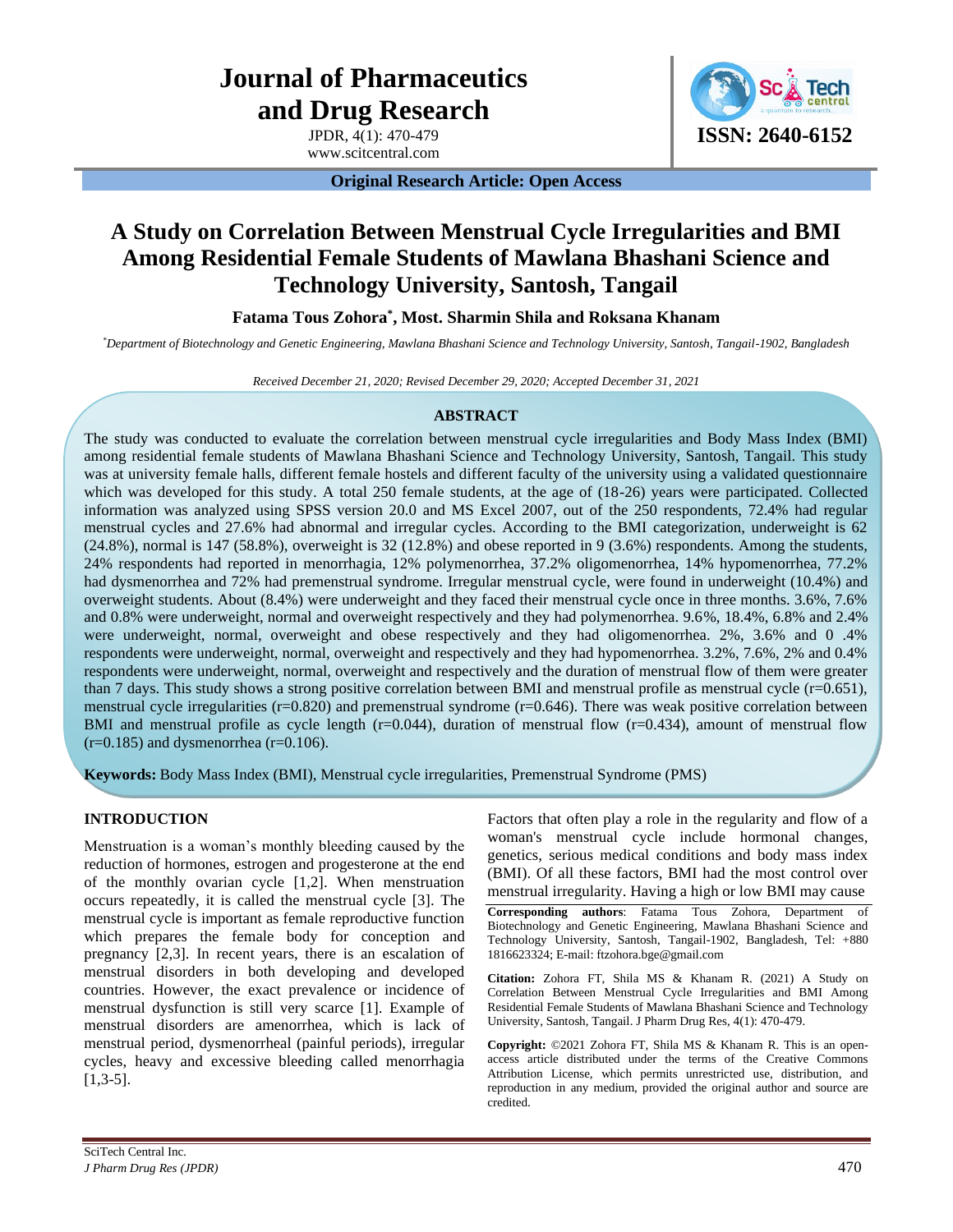to experience an absence of menstruation, irregular menstruation and painful menstruation [6,7]. Menstrual cycle irregularities and an ovulation have been found to occur with increased frequency in women who deviate considerably from normal weight.

Obesity is becoming a growing public health issue and is one of the leading causes of morbidity and mortality in many diseases. Obesity also increases the risk for developing gynecological diseases including infertility and menstrual dysfunction [8], although a variety of sex hormones also play an important role in these disorders. The gynecological diseases include a wide range of abnormalities including the length of menstrual cycle, length of menses, irregular menstrual cycle and menstrual blood loss. It was reported that obese women had more irregular and longer menstrual cycle [9-15]. There is growing evidences also suggesting that menstrual cycle dysfunction in women is linked to breast cancer, endometrial cancer, cardiovascular disease and neurologic disorders [16-18]. The risk of developing endometrial hyperplasia is significantly increased in overweight women.

A number of studies have shown that higher obesity grades were associated with higher probabilities of irregular pattern of menstrual cycles [19,20]. The increasing trends in the prevalence of childhood obesity, early puberty and menarche, and ethno racial differences in the effect of BMI on the reproductive characteristics of young females around the world, warrant continuous evaluation.

Disorders in menstrual cycle have multiple etiologies and studies of associated variables have found relationships with body mass index (BMI). Regulation of reproduction affected by body fat, an extreme body mass undesirably affects reproduction, starting from pubertal development, menstrual function and fertility [12,21,22]. Body mass index influenced the age at menarche, duration and regularity of menstrual cycle and significantly associated with the menstrual problem as dysmenorrhea, hypomenorrhea, oligomenorrhea, amenorrhea and premenstrual syndrome [23]. Menorrhagia denotes regular cycles with bleeding either excessive in amount (>80ml) &/or, in duration with flow lasting >7 days. Hypomenorrhea is scanty menstrual flow which lasts for <2 days. In polymenorrhea, the interval between two consecutive cycles is <21 days and in oligomenorrhea, this interval may extend to>35 days.

Therefore, this study was conducted to assess the body mass index and menstrual disorders among the residential students of Mawlana Bhashani Science and Technology University. Also shows a correlation between BMI and irregularities of menstrual cycle.

#### **MATERIALS AND METHODS**

#### **Study design**

A cross-sectional study which assesses the menstrual disorders of residential students of Mawlana Bhashani Science and Technology University. In this study data were collected among 250 individuals from residential students to assess their menstrual abnormalities. The ranges of age of all participants were 20-25 years. The data had been collected by face-to-face interview.

#### **Questionnaire Formation**

A self-administered questionnaire prepared by the author. The questionnaire consisted of previously validated menstrual disorders knowledge-based published surveys.

#### **Statistical analysis**

Data were analyzed using Statistical Packages for Social Sciences (IBM SPSS version 20.) software. The correlation between menstrual disorders and BMI were assessed by 'r' test. The prevalence of menstrual disorders was counted by frequency. Graphical representation of the results was done with Microsoft Excel programme 2007 and SPSS.

# **RESULTS**

A total 250 students completed the questionnaire. The age, BMI, qualification of study, marital status, menarche age, menstrual cycle, cycle length, duration of menstruation, menstrual flow, PMS, painful menstruation, treatment for menstruation abnormalities, any other major diseases, exercise, meal and hygiene management of individual were recorded.

**Table 1** represents socio-demographic characteristics of respondents. It shows that, the mean age of the participants was 23.48 years (SD 1.038) with range 20-25 years. Among 250 students, 36% were undergraduate, 52.4% were graduate and 11.6% were postgraduate. It was also observed that, 17.6% were married and 82.4% were unmarried. According to the BMI categorization, 24.8% of the respondents were underweight, 58.8% were normal, 12.8% were overweight and 3.6% were obese **(Figures 1 and 2)**.

**Table 2** represents some life style habits of the students. Out of the 250 respondents, the meals components (52.4%) respondents were balanced and 47.6% respondents were balanced. 70.4% respondents had breakfast and 29.6% are not. 86% student have meal 2- 3 times per day and 14% have >3 times per day. It was also observed that 14.4% student practicing exercise regularly, 38% students were irregular and most of the students (47.6%) were not.

**Table 3** represents that, the mean age of the menarche of the respondent was 12.73 (SD 1.140). Out of the 250 respondents, 72.4% have regular menstrual cycles and 27.6% have abnormal and irregular cycles. Moderate blood flow was reported by 62% of respondents, 24% had heavy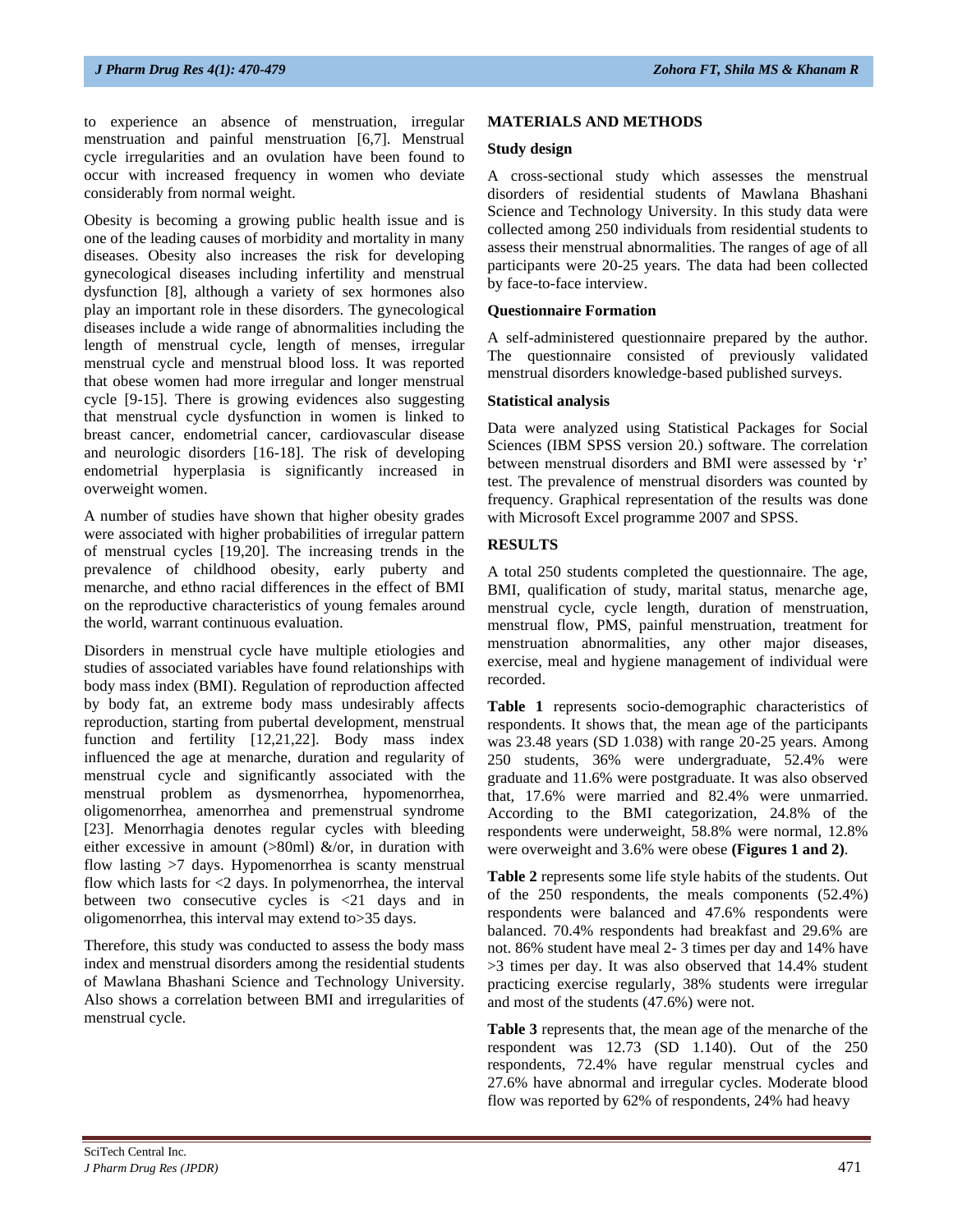| Age (years)           | <b>Frequency</b> | Percent $(\% )$ |  |  |  |  |  |
|-----------------------|------------------|-----------------|--|--|--|--|--|
| $20 - 21$             | 11               | 4.4             |  |  |  |  |  |
| $22 - 23$             | 101              | 40.4            |  |  |  |  |  |
| $24 - 25$             | 138              | 55.2            |  |  |  |  |  |
| <b>Study level</b>    |                  |                 |  |  |  |  |  |
| <b>Under Graduate</b> | 90               | 36              |  |  |  |  |  |
| Graduate              | 130              | 52.4            |  |  |  |  |  |
| <b>Post Graduate</b>  | 29               | 11.6            |  |  |  |  |  |
| <b>Marital status</b> |                  |                 |  |  |  |  |  |
| Married               | 44               | 17.6            |  |  |  |  |  |
| Unmarried             | 206              | 82.4            |  |  |  |  |  |
| BMI                   |                  |                 |  |  |  |  |  |
| Underweight           | 62               | 24.8            |  |  |  |  |  |
| Normal                | 147              | 58.8            |  |  |  |  |  |
| Overweight            | 32               | 12.8            |  |  |  |  |  |
| Overweight            | 9                | 3.6             |  |  |  |  |  |

**Table 1.** Socio-demographic data of the sample.









**Table 2.** Food and exercise of the students.

| <b>Meal component</b>      | <b>Frequency</b> | <b>Percent</b><br>$($ %) |  |  |  |  |
|----------------------------|------------------|--------------------------|--|--|--|--|
| <b>Balanced</b>            | 131              | 52.4                     |  |  |  |  |
| Imbalanced                 | 119              | 47.6                     |  |  |  |  |
| <b>Breakfast</b>           |                  |                          |  |  |  |  |
| Yes                        | 176              | 70.4                     |  |  |  |  |
| N <sub>0</sub>             | 35               | 29.6                     |  |  |  |  |
| Number of meals per day    |                  |                          |  |  |  |  |
| $2 - 3$                    | 215              | 86                       |  |  |  |  |
| >3                         | 35               | 14                       |  |  |  |  |
| <b>Practicing exercise</b> |                  |                          |  |  |  |  |
| Regular                    | 36               | 14.4                     |  |  |  |  |
| Irregular                  | 95               | 38                       |  |  |  |  |
| N <sub>0</sub>             | 119              | 47.6                     |  |  |  |  |

blood flow and 14% had scanty or little blood flow. The length of the menstrual cycle of the 127 respondents (50.8%) were 21-35, of the 93 respondents (37.2%) were greater than 35 and of the 30 respondents (12%) were less than 21. Most of them reported their menstruation duration range between 4-7 days (80.8%), 13.2% were greater than 7 and 6% were less than 3. 77.2% dysmenorrhea (painful menstruation) and 72% premenstrual syndrome were reported by the respondents. **Figure 3** shows that 72.40% had regular menstrual cycle and 27.60% had irregular menstrual cycle.

**Figure 4** shows that, 3.6% respondents faced their menstrual cycle twice in one month. Once in three months were reported in 19.6% respondents, once in six months were in 1.6% and twice in three months were reported in 2.8% respondents out of the 69 respondents (27.6%).

**Figure 5** shows the menstrual disorders experienced by the study population. Dysmenorrhea reported in 193 (77.2%), premenstrual syndrome reported in 180 (72%), heavy menstrual flow reported in 60 (24%), hypomenorrhea reported in 15 (14%), polymenorrhea reported in 30 (12%) and oligomenorhea reported in (37.2%) of the respondents.

**Figure 6** shows that 8% respondents whose menstrual cycle were regular and 4% respondents whose menstrual cycle were irregular and menstrual length of them were less than 21 days. Most of the respondents (48.8%) whose menstrual cycle were regular and only 2% of the respondents whose menstrual cycle were irregular and menstrual length of them were normal range (21-35 days). that 15.6% respondents whose menstrual cycle were regular and 21.6% respondents whose menstrual cycle were irregular and menstrual length of them were less than 21 days.

**Figure 7** shows that 1.2%, 3.2% and 0.8% respondents had regular menstrual cycle and duration of menstruation were less than 3 and amount of flow of menstruation were little, moderate and heavy respectively. 0.8% respondents had irregular menstrual cycle and duration and amount of flow of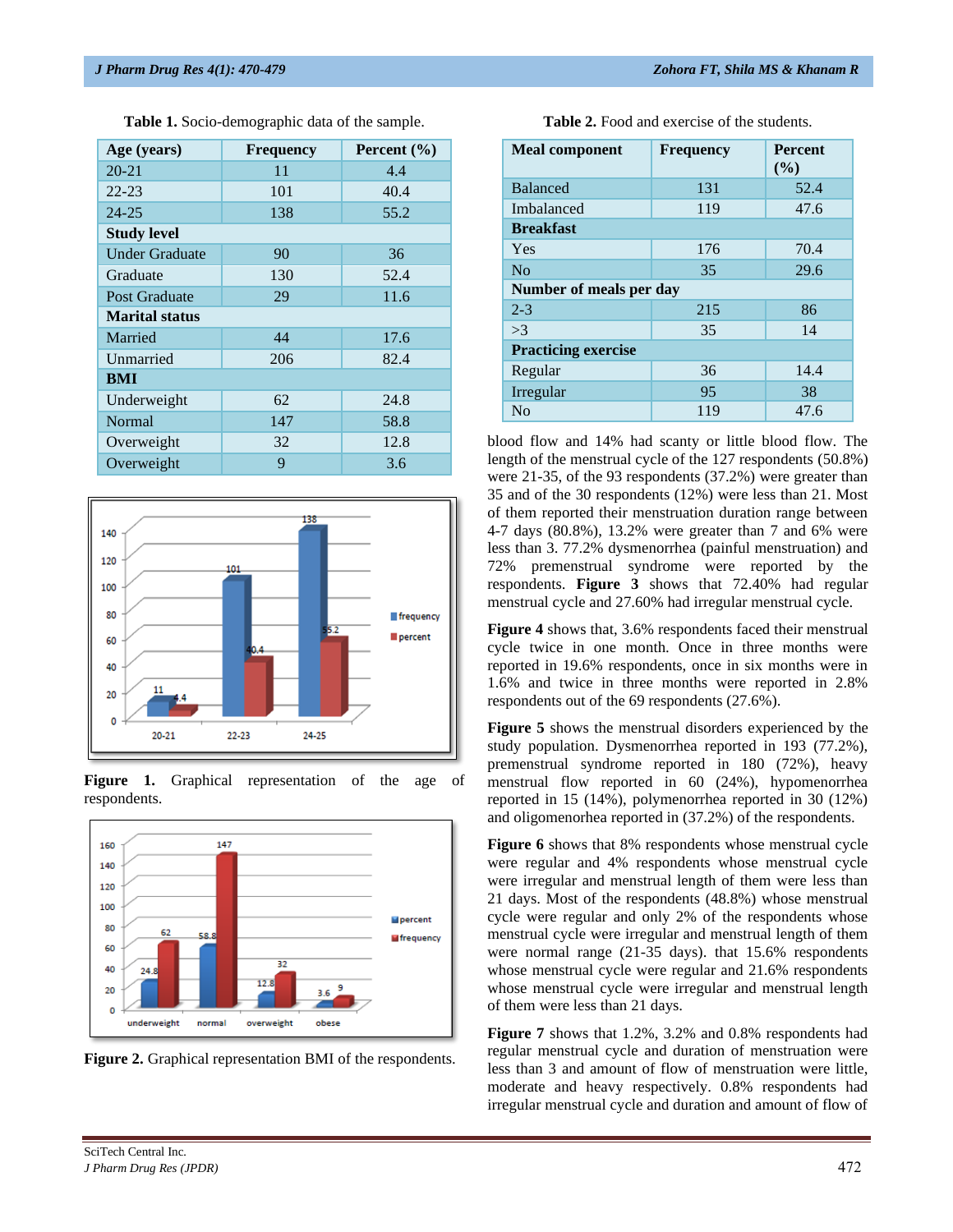| <b>Variables</b>          | Frequency      | Percent (%) |  |  |  |  |  |  |
|---------------------------|----------------|-------------|--|--|--|--|--|--|
| Age at menarche           |                |             |  |  |  |  |  |  |
| $8 - 11$                  | 23             | 9.2         |  |  |  |  |  |  |
| $12 - 13$                 | 180            | 72          |  |  |  |  |  |  |
| $14 - 16$                 | 47             | 18.8        |  |  |  |  |  |  |
| <b>Menstrual cycle</b>    |                |             |  |  |  |  |  |  |
| Regular                   | 181            | 72.4        |  |  |  |  |  |  |
| Irregular                 | 69             | 27.6        |  |  |  |  |  |  |
| Irregular menstrual cycle |                |             |  |  |  |  |  |  |
| Twice in<br>$\mathbf{1}$  | 9              | 3.6         |  |  |  |  |  |  |
| month                     |                |             |  |  |  |  |  |  |
| Once in<br>3              | 49             | 19.6        |  |  |  |  |  |  |
| months                    |                |             |  |  |  |  |  |  |
| Once in<br>6              | $\overline{4}$ | 1.6         |  |  |  |  |  |  |
| months                    |                |             |  |  |  |  |  |  |
| Twice<br>3<br>in          | 7              | 2.8         |  |  |  |  |  |  |
| months                    |                |             |  |  |  |  |  |  |
| <b>Cycle length</b>       |                |             |  |  |  |  |  |  |
| $\leq$ 21<br>$21 - 35$    | 30             | 12          |  |  |  |  |  |  |
|                           | 127            | 50.8        |  |  |  |  |  |  |
| $>35$                     | 93             | 37.2        |  |  |  |  |  |  |
| <b>Duration of flow</b>   |                |             |  |  |  |  |  |  |
| $\leq$ 3                  | 12             | 6           |  |  |  |  |  |  |
| $3 - 7$                   | 202            | 80.8        |  |  |  |  |  |  |
| >7                        | 33             | 13.2        |  |  |  |  |  |  |
| <b>Amount of flow</b>     |                |             |  |  |  |  |  |  |
| Little                    | 35             | 14          |  |  |  |  |  |  |
| Moderate                  | 155            | 62          |  |  |  |  |  |  |
| Heavy                     | 60             | 24          |  |  |  |  |  |  |
| <b>PMS</b>                |                |             |  |  |  |  |  |  |
| Yes                       | 180            | 72          |  |  |  |  |  |  |
| N <sub>o</sub>            | 70             | 28          |  |  |  |  |  |  |
| <b>Dysmenorrhea</b>       |                |             |  |  |  |  |  |  |
| Yes                       | 193            | 77.2        |  |  |  |  |  |  |
| No                        | 57             | 22.8        |  |  |  |  |  |  |

**Table 3.** Menstrual patterns and abnormalities of the respondents.

menstruation was less than 3 and moderate respectively.8.8%, 38.4% and 12.8% respondents had regular menstrual cycle and duration of menstruation were 3-7 and amount of flow of menstruation were little, moderate and heavy respectively. 2.8%, 12.8% and 5.2% respondents had irregular menstrual cycle and duration of menstruation were 3-7 and amount of flow of menstruation were little, moderate and heavy respectively. 0.4%, 6.4% and 0.4% respondents had regular menstrual cycle and duration of menstruation were greater than 7 and amount of flow of menstruation were little, moderate and heavy respectively. 0.8%, 0.4% and 4.8% respondents had irregular menstrual cycle and duration of menstruation were greater than 7 and amount of flow of menstruation was little, moderate and heavy respectively.



**Figure 3.** Distribution of respondents according to menstrual cycle.



**Figure 4.** Graphical representation of irregularities of menstrual cycle of the respondents.



**Figure 5.** Graphical representation of prevalence of menstrual disorders among the students.

**Table 4** represents PMS symptoms of the respondents. Out of the 180 students most of the students were experienced by joint or muscle pain (44%), breast tenderness (42.8) and abdominal bloating (42%). More than one symptom was reported in one respondent before the menstruation **(Figure 8)**.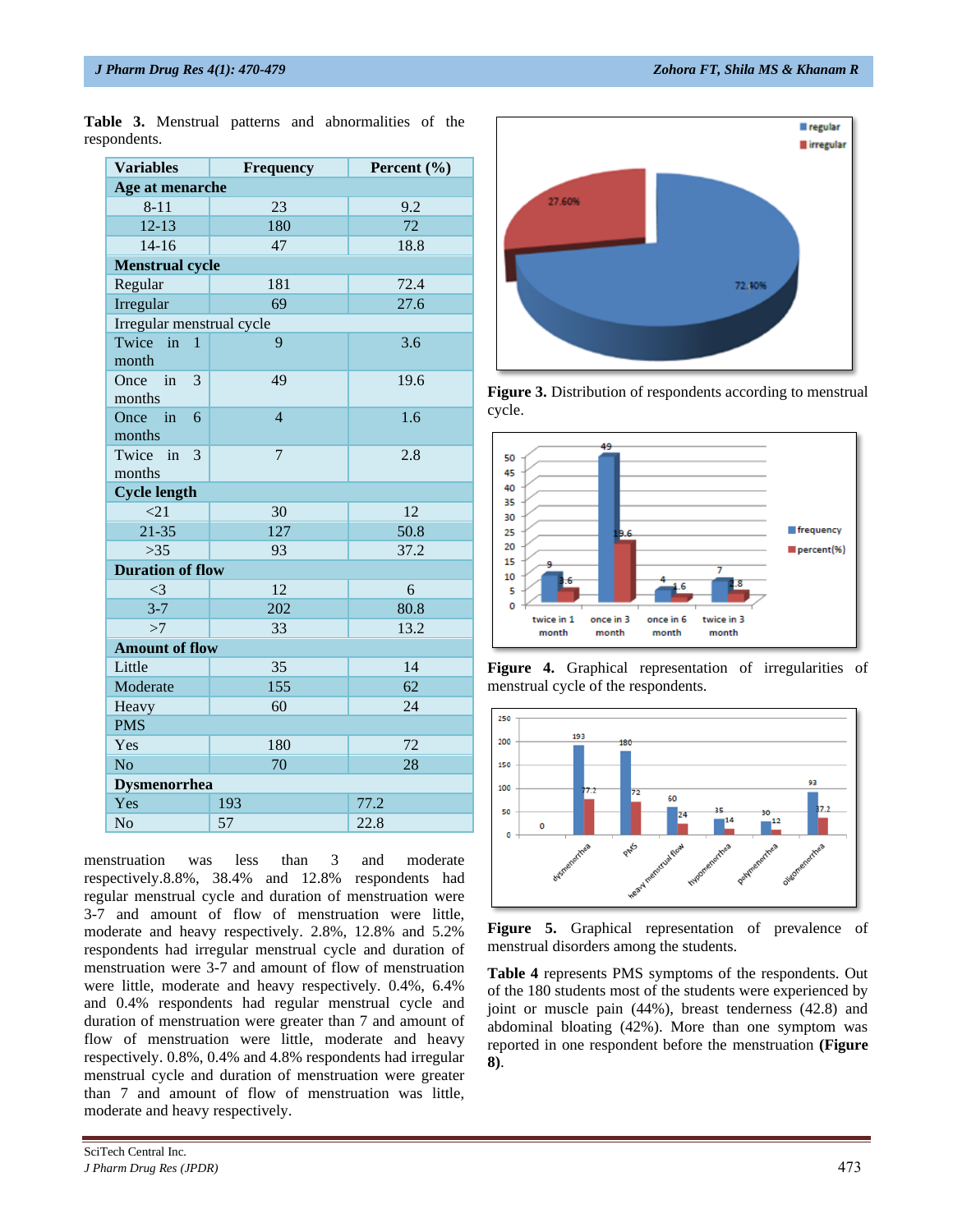

Figure **6.** Distribution of students according to their menstrual cycle and length of cycle.



Figure 7. Distribution of students according to their menstrual cycle and duration of the menstrual cycle and amount of flow.

**Table 5** represents dysmenorrhea of the students. Out of the 193 participants, most of the students were suffered from abdominal pain (84.4%). 33.7% hip pain, 15.5% arm pain, 46.1% leg pain, 18.7% join pain and chest pain 13.5% of the respondent were reported. One respondent was suffered from different pain and various intensity. Abdominal in pain were most intense among the students. The pain was lasting in various range 51.8% of the student's  $1<sup>st</sup>$  day, 28.5%  $1<sup>st</sup>$  2 days, 16.6% 1st 3 days and 3.1% all day suffered from pain **(Figure 9)**.

SciTech Central Inc*. J Pharm Drug Res (JPDR)* 474

**Table 4.** Distribution of students according to PMS symptoms.

| <b>Variables</b>                        | <b>Frequency</b> | Percent $(\% )$ |
|-----------------------------------------|------------------|-----------------|
| <b>Breast</b><br>tenderness             | 107              | 42.8            |
| Joint or muscle<br>pain                 | 110              | 44              |
| Abdominal pain                          | 106              | 42.4            |
| Abdominal<br>bloating                   | 9                | 3.6             |
| Fatigue of low<br>energy                | 15               | 6               |
| Headaches                               | 31               | 12.4            |
| Irritability                            | 23               | 9.2             |
| Sadness, anxiety                        | 21               | 8.4             |
| Trouble<br>concentrating                | 24               | 9.6             |
| Digestive<br>changes                    | 31               | 12.4            |
| Lack of interest<br>in daily activities | 59               | 23.6            |



**Figure 8.** Graphical representation of the PMS symptoms among respondents.

**Table 6** shows that, out of 250 students, most of the student known about hygiene and 8.4% of the students don't know about hygiene. 6.8% of the students did not use sterile sanitary pad during menstruation. Most of the students used 1-2 pads per day (56%), 33.2% used 3-4 pads and 10.8% used more than 5 pads per day.

**Table 7** shows that there was positive correlation between BMI of students and their menstrual cycle  $(r = 0.651)$ . 10.4% respondents were underweight, 8.8% respondents whose BMI were normal, 6.8% respondents were overweight, 1.6% respondents were obese and their menstrual cycle were irregular. 14.4% respondents are underweight. 50% respondents were normal, 6% were overweight, 2%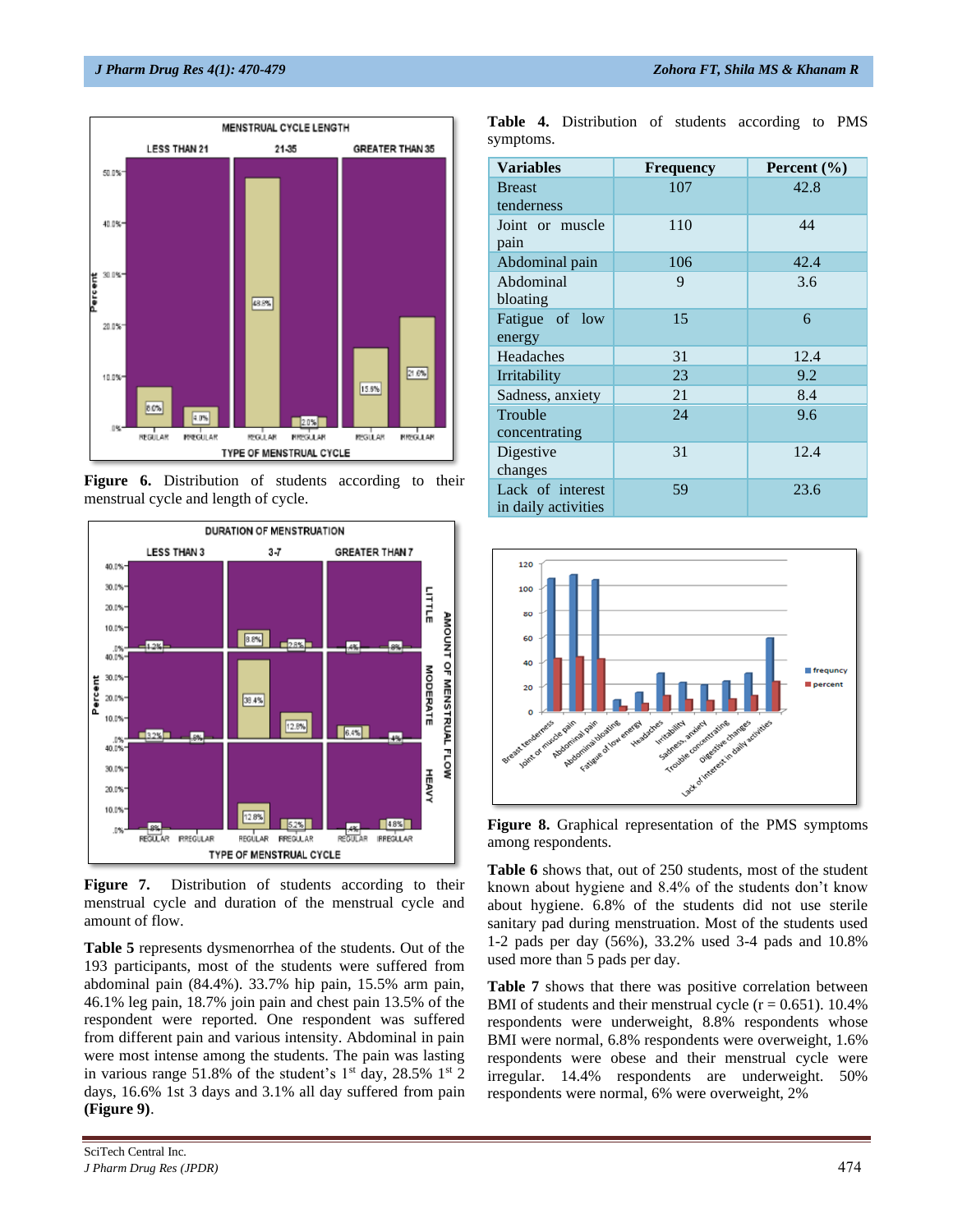| <b>Variables</b>        | <b>Frequency</b> | Percent $(\% )$ |  |  |
|-------------------------|------------------|-----------------|--|--|
| <b>Location of pain</b> |                  |                 |  |  |
| <b>Abdominal</b>        | 163              | 84.4            |  |  |
| Intense                 | 71               | 43.6            |  |  |
| Less intense            | 52               | 31.9            |  |  |
| Sometimes               | 40               | 24.5            |  |  |
| Hip                     | 65               | 33.7            |  |  |
| Intense                 | 12               | 18.5            |  |  |
| Less intense            | 23               | 35.4            |  |  |
| Sometimes               | 30               | 46.2            |  |  |
| Arm                     | 30               | 15.5            |  |  |
| Intense                 | $5\overline{)}$  | 16.7            |  |  |
| Less intense            | 11               | 36.7            |  |  |
| Sometimes               | 14               | 46.7            |  |  |
| Leg                     | 89               | 46.1            |  |  |
| <b>Intense</b>          | 20               | 22.5            |  |  |
| Less intense            | 42               | 47.2            |  |  |
| Sometimes               | 27               | 30.3            |  |  |
| <b>Joint</b>            | 36               | 18.7            |  |  |
| Intense                 | $\overline{7}$   | 19.4            |  |  |
| Less intense            | 17               | 47.2            |  |  |
| Sometimes               | 12               | 33.3            |  |  |
| <b>Chest</b>            | 26               | 13.5            |  |  |
| Intense                 | $\overline{4}$   | 15.4            |  |  |
| Less intense            | 7                | 26.9            |  |  |
| Sometimes               | 15               | 57.7            |  |  |
| Days of pain            |                  |                 |  |  |
| $1st$ day               | 100              | 51.8            |  |  |
| 1 <sup>st</sup> 2 days  | 55               | 28.5            |  |  |
| 1 <sup>st</sup> 3 days  | 32               | 16.6            |  |  |
| All day                 | 6                | 3.1             |  |  |

**Table 5.** Distribution of students according to dysmenorrhea.

**Table 6.** Usual personal hygiene during menstruation among respondents related to menstruation.

| <b>Characteristics</b>      | Percent $(\% )$<br><b>Frequency</b> |      |  |  |  |  |  |
|-----------------------------|-------------------------------------|------|--|--|--|--|--|
| <b>Knowing hygiene</b>      |                                     |      |  |  |  |  |  |
| <b>Yes</b>                  | 229                                 | 91.6 |  |  |  |  |  |
| No                          | 21                                  | 8.4  |  |  |  |  |  |
| Using sterile sanitary pads |                                     |      |  |  |  |  |  |
| <b>Yes</b>                  | 233                                 | 93.2 |  |  |  |  |  |
| No                          | 17                                  | 6.8  |  |  |  |  |  |
| Pads use per day            |                                     |      |  |  |  |  |  |
| $1 - 2$                     | 140                                 | 56   |  |  |  |  |  |
| $3-4$                       | 83                                  | 33.2 |  |  |  |  |  |
| >5                          | 27                                  | 10.8 |  |  |  |  |  |

respondents were obese and their menstrual cycles were regular.

**Table 8** shows that there was strong positive correlation of body mass index and menstrual cycle irregularities of students ( $r = 0.820$ ). 1.6% respondents were underweight and normal BMI, 0.4% respondents were overweight and they faced their menstrual cycle twice in one month. Most of the respondents (8.4%) were underweight and they faced their menstrual cycle once in three months. 2% respondents were normal and they faced their menstrual cycle twice in three months.

**Table 9** shows that there was very weak positive Correlation of body mass index and menstrual cycle length of students (r  $= 0.044$ ). Most of the respondents (32.8%) whose BMI were normal and they faced their menstrual cycle 21-35. 3.6%, 7.6% and 0.8% were underweight, normal and overweight respectively and they had polymenorrhea. 9.6%, 18.4%, 6.8% and 2.4% were underweight, normal, overweight and obese respectively and they had oligomenorrhea.

**Table 10** shows that there was positive correlation of body mass index and duration of menstrual flow of students  $(r =$ 0.434). 2%, 3.6% and 0 .4% respondents were underweight, normal, overweight and respectively and they had hypomenorrhea. 19.6%, 47,6%, 10.4% and 3.2% respondents were underweight, normal, overweight and respectively and they have normal duration of menstrual flow. 3.2%, 7.6%, 2% and 0.4% respondents were underweight, normal, overweight and respectively and the duration of menstrual flow of them were greater than 7.



**Figure 9.** Graphical representation of dysmenorrhea among respondents.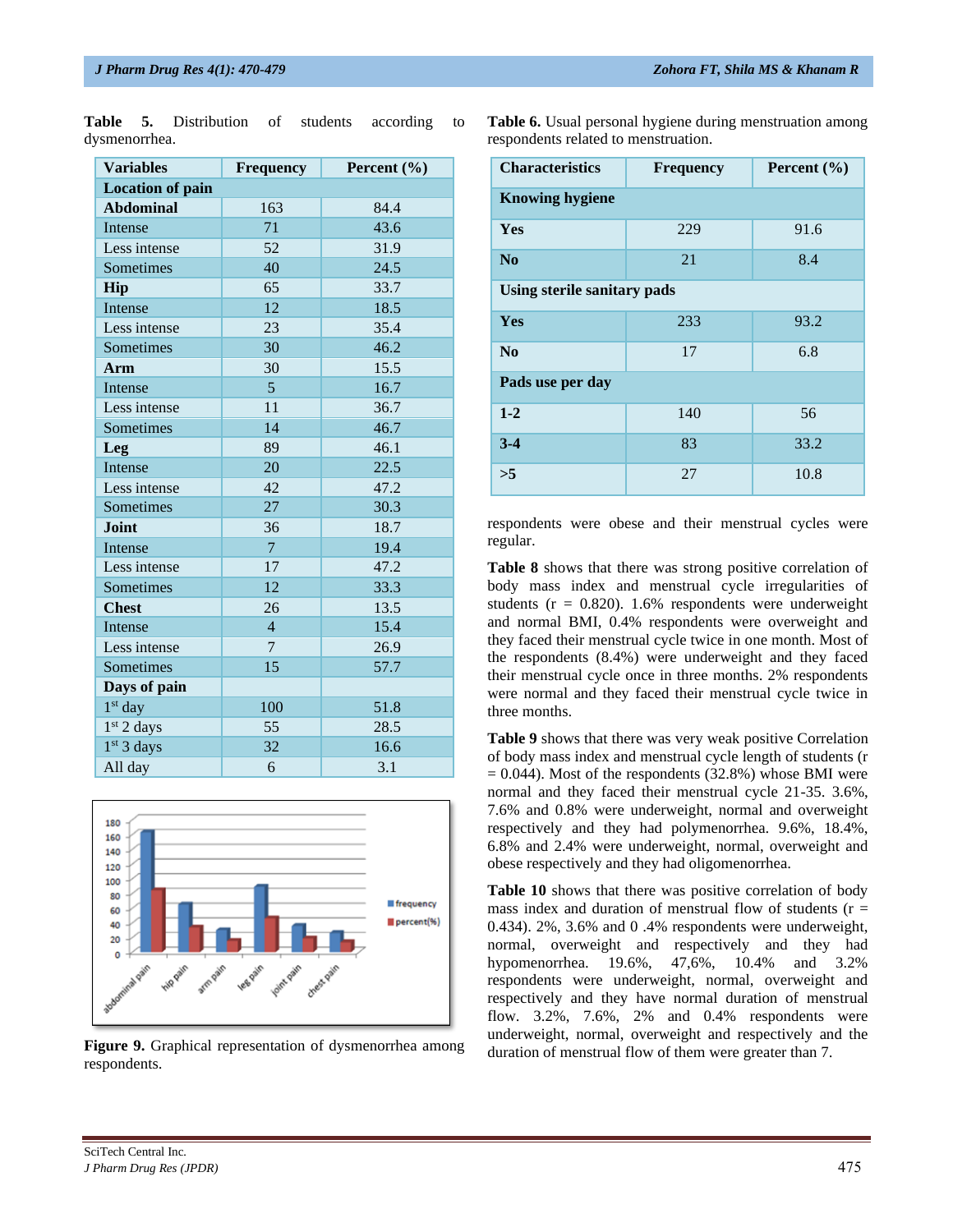| <b>Menstrual</b> |                              | BMI                        | <b>Total no</b> | Value of r  |     |       |
|------------------|------------------------------|----------------------------|-----------------|-------------|-----|-------|
| cycle            | <b>Under</b><br>W.<br>$N=62$ | <b>Normal</b><br>$N = 147$ | Over w. $N=32$  | Obese $N=9$ |     |       |
| <b>Regular</b>   | $36(14.4\%)$                 | $125(50\%)$                | 15(6%)          | $5(2\%)$    | 181 | 0.651 |
| <b>Irregular</b> | $26(10.4\%)$                 | $22(8.8\%)$                | $17(6.8\%)$     | $4(1.6\%)$  | 69  |       |

**Table 7.** Correlation of body mass index and menstrual cycle of students.

**Table 8.** Correlation of body mass index and menstrual cycle irregularities of students.

| Menstrual cycle                           |                    | BMI                        |                |             |    | Value of r |
|-------------------------------------------|--------------------|----------------------------|----------------|-------------|----|------------|
| <i>irregularities</i>                     | Under w.<br>$N=62$ | <b>Normal</b><br>$N = 147$ | Over w. $N=32$ | Obese $N=9$ |    |            |
| Twice in 1 month                          | $4(1.6\%)$         | $4(1.6\%)$                 | $1(.4\%)$      |             | Q  |            |
| Once in 3 months                          | $21(8.4\%)$        | $12(4.8\%)$                | $12(4.8\%)$    | $4(1.6\%)$  | 49 | 0.820      |
| Once in 6 months                          | $2(0.8\%)$         | $\Omega$                   | $2(0.8\%)$     |             | 4  |            |
| Twice<br>three<br><sub>in</sub><br>months | 0                  | 5(2%)                      | $2(0.8\%)$     |             |    |            |

**Table 9.** Correlation of body mass index and menstrual cycle length of students.

| <b>Menstrual</b> | <b>BMI</b>         |                            |                |             | <b>Total no</b> | Value of r |
|------------------|--------------------|----------------------------|----------------|-------------|-----------------|------------|
| cycle length     | Under w.<br>$N=62$ | <b>Normal</b><br>$N = 147$ | Over w. $N=32$ | Obese $N=9$ |                 |            |
| $<$ 21           | $9(3.6\%)$         | $19(7.6\%)$                | $2(0.8\%)$     |             | 30              |            |
| $21 - 35$        | 29(11.6%)          | 82(32.8%)                  | $13(5.2\%)$    | $3(1.2\%)$  | 127             | 0.044      |
| >35              | $24(9.6\%)$        | 46(18.4)                   | $17(6.8\%)$    | $6(2.4\%)$  | 93              |            |

**Table 10.** Correlation of body mass index and duration of menstrual flow of students.

| <sup>of</sup><br><b>Duration</b> |                    | BMI                        | <b>Total no</b> | Value of r  |     |       |
|----------------------------------|--------------------|----------------------------|-----------------|-------------|-----|-------|
| menstrual<br>flow                | Under w.<br>$N=62$ | <b>Normal</b><br>$N = 147$ | Over w. $N=32$  | Obese $N=9$ |     |       |
| $\leq$ 3                         | 5(2%)              | $9(3.6\%)$                 | $1(0.4\%)$      |             | 15  |       |
| $3 - 7$                          | $49(19.6\%)$       | 119(47.6%)                 | $26(10.4\%)$    | $8(3.2\%)$  | 202 | 0.434 |
| >7                               | $8(3.2\%)$         | 19(7.6%)                   | 5(2%)           | $1(0.4\%)$  | 33  |       |

**Table 11** shows that there was weak positive Correlation of body mass index and amount of menstrual flow of students  $(r = 0.185)$ . Most of the respondents whose BMI were normal and they had moderate menstrual flow.

**Table 11.** Correlation of body mass index and amount of menstrual flow of students.

| of<br>Amount          | <b>BMI</b>         |                            |                |             | <b>Total no</b> | Value of r |
|-----------------------|--------------------|----------------------------|----------------|-------------|-----------------|------------|
| <b>menstrual flow</b> | Under w.<br>$N=62$ | <b>Normal</b><br>$N = 147$ | Over w. $N=32$ | Obese $N=9$ |                 |            |
| Little                | $7(2.8\%)$         | $21(8.4\%)$                | $7(2.8\%)$     |             | 35              |            |
| Moderate              | 44(17.6%)          | $91(36.4\%)$               | $16(6.4\%)$    | $4(1.6\%)$  | 155             | 0.185      |
| Heavy                 | $11(4.4\%)$        | 35(14%)                    | $9(3.6\%)$     | 5(2%)       | 60              |            |

**Table 12** shows that there was positive correlation of body mass index of students and their premenstrual syndrome  $(r =$ 0.646).

Most of the respondents who experienced PMS symptoms were normal (40.4%), underweight (19.6%), overweight (3.2%) and obese (3.2%).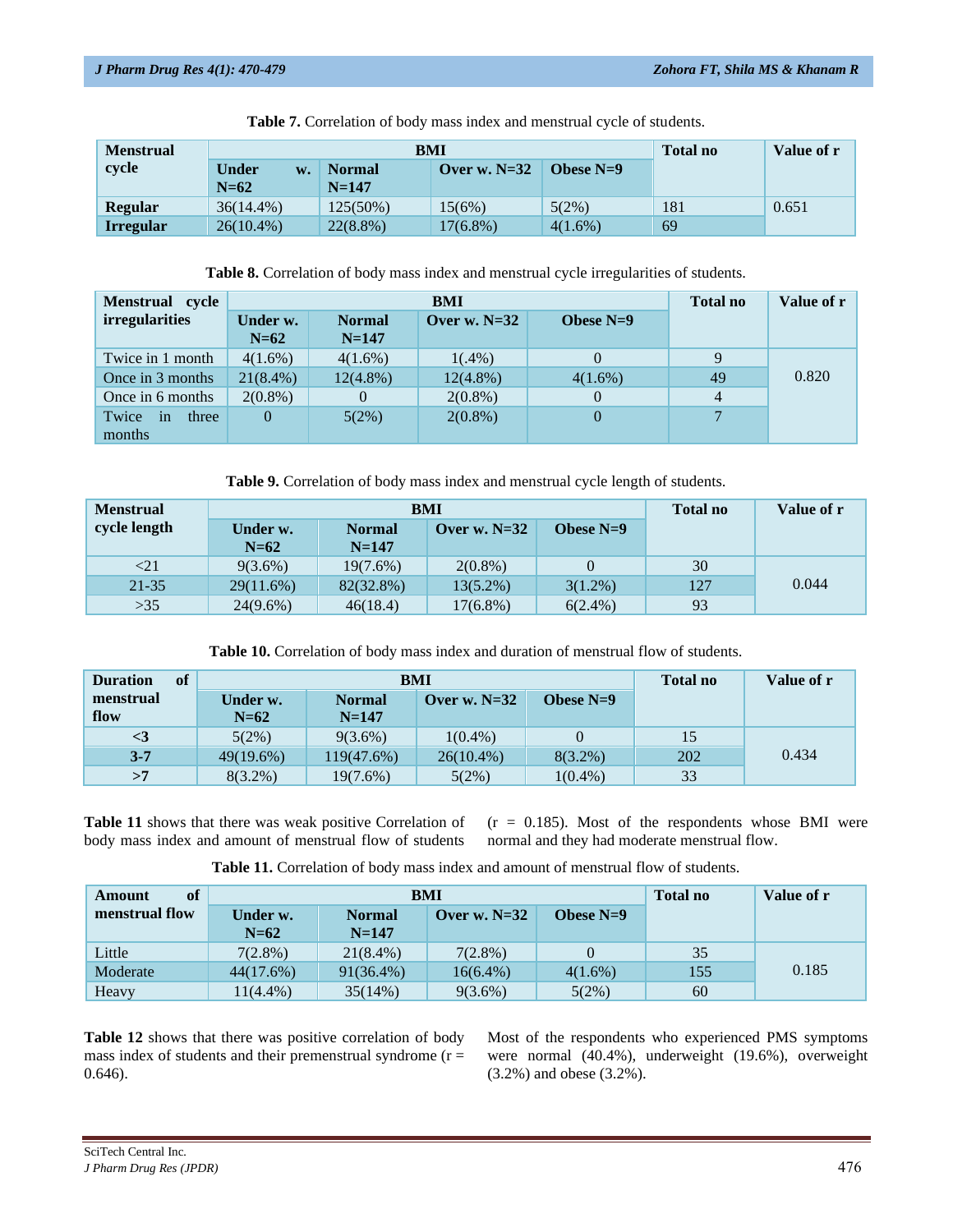| <b>PMS</b>     |                              | BMI                        | <b>Total no</b> | Value of r  |     |       |
|----------------|------------------------------|----------------------------|-----------------|-------------|-----|-------|
|                | <b>Under</b><br>w.<br>$N=62$ | <b>Normal</b><br>$N = 147$ | Over w. $N=32$  | Obese $N=9$ |     |       |
| Yes            | 49(19.6%)                    | $101(40.4\%)$              | $22(8.8\%)$     | $8(3.2\%)$  | 180 | 0.646 |
| N <sub>0</sub> | 13(5.2%)                     | $46(18.4\%)$               | 10(4%           | $1(0.4\%)$  | 70  |       |

**Table 12.** Correlation between BMI of students and their premenstrual syndrome.

**Table 13** shows that there was weak positive correlation of body mass index of students and dysmenorrhea ( $r = 0.106$ ).

There was very weak relation between BMI and dysmenorrhea.

| <b>Dysmenorrhea</b> | <b>BMI</b>         |                            |                |             | <b>Total no</b> | Value of r |
|---------------------|--------------------|----------------------------|----------------|-------------|-----------------|------------|
|                     | Under w.<br>$N=62$ | <b>Normal</b><br>$N = 147$ | Over w. $N=32$ | Obese $N=9$ |                 |            |
| Yes                 | 54(21.6%)          | $108(34.2\%)$              | $25(10\%)$     | $6(2.4\%)$  | 193             | 0.106      |
| N <sub>o</sub>      | $8(3.2\%)$         | $39(15.6\%)$               | $7(2.8\%)$     | $3(1.2\%)$  | 57              |            |

# **DISCUSSION**

Menstruation is a female phenomenon and an important component of the active reproductive life of a woman. It starting with menarche in young girls and terminates with menopause. Thereby it becomes a regular monthly event that culminates into social, sexual, and reproductive life. It is considered as indicator of women's health [24,25]. Menstrual problems include menstrual cycle irregularities (of duration or length), hyper-or hypomenorrhea, poly-or oligomenorrhea, dysmenorrhea, amenorrhea, menorrhagia and premenstrual syndrome [16]. In this study, out of the 250 respondents, 72.4% had regular menstrual cycles and 27.6% had abnormal and irregular cycles. According to the BMI categorization, underweight reported in 62 (24.8%), normal reported in 147 (58.8%), overweight reported in 32 (12.8%) and obese reported in 9 (3.6%) respondents. In this study, 24% respondents had heavy menstrual blood flow and lasting more than 7 days, these students were reported in menorrhagia, 12% polymenorrhea, 37.2% oligomenorrhea, 14% hypomenorrhea (scanty or little blood flow) were reported by the students. Here, 77.2% had dysmenorrhea and 72% had premenstrual syndrome were reported by the students among 250 participants. The students whose have irregular menstrual cycle, most of them were underweight (10.4%) and overweight. In this study, most of the students (8.4%) were underweight and they faced their menstrual cycle once in three months. 3.6%, 7.6% and 0.8% were underweight, normal and overweight respectively and they had polymenorrhea. 9.6%, 18.4%, 6.8% and 2.4% were underweight, normal, overweight and obese respectively and they had oligomenorrhea. 2%, 3.6% and 0.4% respondents were underweight, normal, overweight and respectively and they had hypomenorrhea. 3.2%, 7.6%, 2% and 0.4% respondents were underweight, normal, overweight and respectively and the duration of menstrual flow of them were

greater than 7 days. Most of the respondents who experienced PMS symptoms were normal 40.4%, underweight 19.6%, overweight 3.2% and obese 3.2%. Most of the student known about hygiene and 8.4% of the students don't know about hygiene. 6.8% of the students did not use sterile sanitary pad during menstruation. Most of the students used 1-2 pads per day (56%), 33.2% used 3-4 pads and 10.8% used more than 5 pads per day. A study reported a positive correlation between body mass index and menstrual profile as duration, length and amount of menstruation  $(r = 0.138, 0.313, 0.144)$  respectively. This study shows a strong positive correlation between BMI and menstrual profile as menstrual cycle ( $r = 0.651$ ), menstrual cycle irregularities ( $r = 0.820$ ) and premenstrual syndrome (r  $= 0.646$ ). There was weak positive correlation between BMI and menstrual profile as cycle length  $(r = 0.044)$ , duration of menstrual flow ( $r = 0.434$ ), amount of menstrual flow ( $r =$ 0.185) and dysmenorrhea  $(r = 0.106)$ . A study found that 37.67% girls seek the treatment for their menstrual problems [9]. Another study showed that 6% girls from Dhaka seek the treatment from physician for common menstrual problem [26]. In my study, 30.4% students were used various type of treatment like drug, hormone and other types. The respondents were used various type of drugs like Paracetamol Butapen, Nospa, Algine, Losectine, Met500, Norvis, Hprds, Neso, Sonap, Bigmet and so on. Some of the respondents have any other major disease like asthma, hormonal problem and migraine problem. A few respondents (3.1%) have asthma. There were some limitations of this study including a small group of populations from a particular area and age limitation. Menstrual irregularities associated with multiple factors. Menstrual cycle regulated by different hormones. This study only symptom-based prevalence study. In these study molecular and genetic factors were not analyzed. Further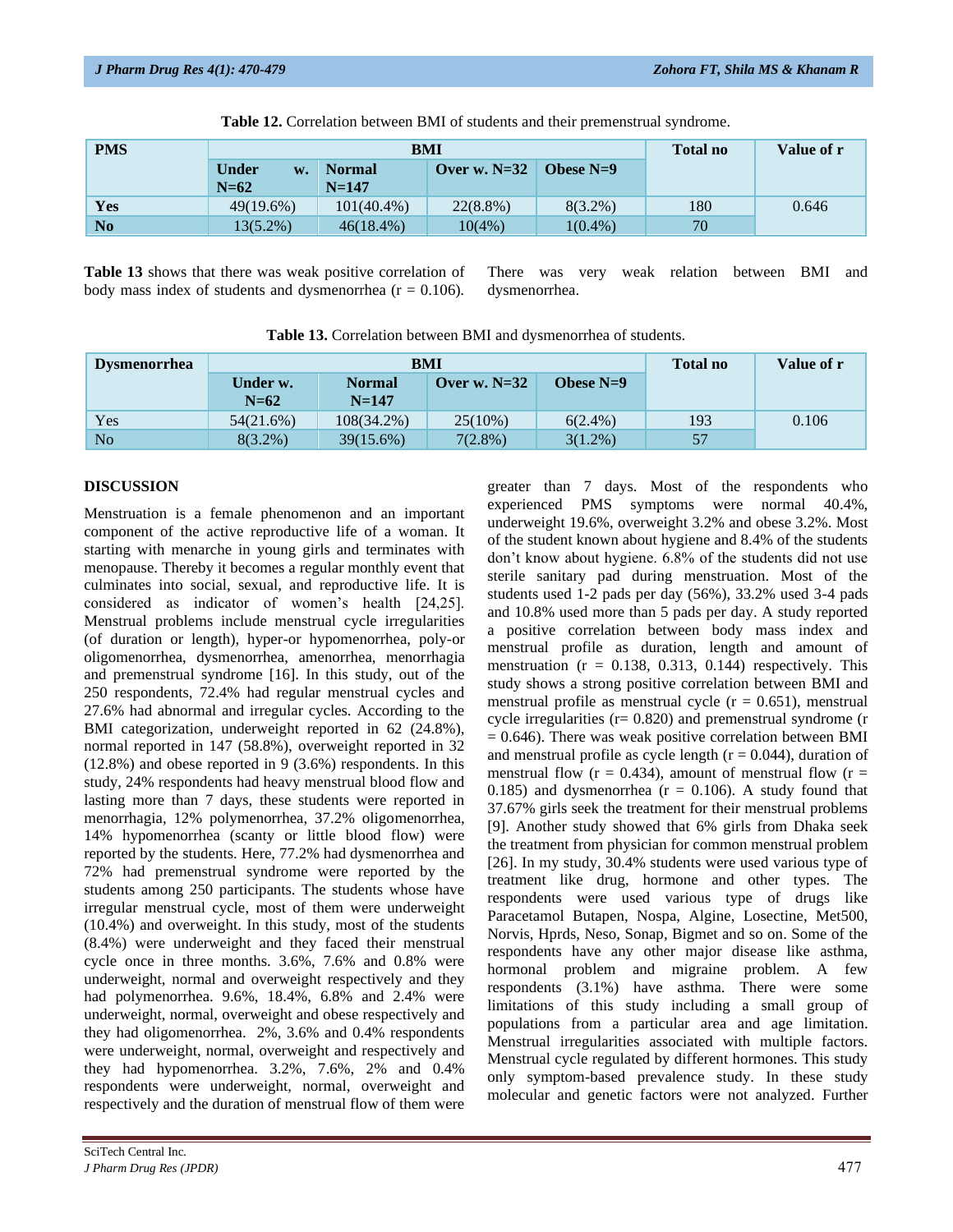more precise study will be required to take this consideration into account.

# **CONCLUSION**

This population based cross-sectional study demonstrated menstrual profile and BMI and correlation of menstrual irregularities with BMI of some populations. The result showed that there was a significant positive correlation between menstrual cycle irregularities and BMI. The result also showed that there was a significant positive correlation between BMI and menstrual profile. Therefore, objective and findings of this study are very much relevant to the public health concern of Bangladesh.

# **REFERENCES**

- 1. Goldman MB, Hatch MC (2004) Menstruation and menstrual disorders. Women & Health. California, USA. Academic Press, pp: 99-113.
- 2. Hall JE (2011) Guyton and Hall Textbook of Medical Physiology. 12th edition, Pennsylvania, USA, Saunders Elsevier, pp: 987-1002.
- 3. Lawrence M, Nelson MD (2009) Menstruation and menstrual cycle fact sheet. Accessed on: January 13, 2013. Available online at: [https://www.womenshealth.gov/files/documents/fac](https://www.womenshealth.gov/files/documents/fact-sheet-menstrual-cycle.pdf) [t-sheet-menstrual-cycle.pdf](https://www.womenshealth.gov/files/documents/fact-sheet-menstrual-cycle.pdf)
- 4. Harlow SD, Campbell OMR (2004) Epidemiology of menstrual disorders in developing countries: A systematic review. BJOG 111(1): 6-16.
- 5. Liu Y, Gold EB, Lasley BL, Johnson WO (2004) Factors affecting menstrual cycle characteristics. Am J Epidemiol 160(2): 131-140.
- 6. Berek SJ (2015) Berek and Novak's Gynecology. 16th edition, Lippincott Williams & Wilkins, pp: 998-999.
- 7. Fujiwara T (2005) The discrepancy between BMI and self-recognition of adequate body weight may cause insufficient food intake and habits in young women in Japan. Bullet Ashiya Coll 27: 75-80.
- 8. Hollmann M, Runnebaum B, Gerhard I (1997) Impact of waist-hip-ratio and body-mass-index on hormonal and metabolic parameters in young, obese women. Int J Obes Relat Metab Disord 21: 476-483.
- 9. Hartz AJ, Barboriak PN, Wong A, Katayama KP, Rimm AA (1997) The association of obesity with infertility and related menstrual abnormalities in women. Int J Obes 3: 57-73.
- 10. Harlow SD, Matanoski GM (1991) The association between weight, physical activity and stress and

variation in the length of the menstrual cycle. Am J Epidemiol 133: 38-49.

- 11. Tayebi N, Yazdanpanahi Z, Yektatalab S, Pourahmad S, Akbarzadeh M (2018) The relationship between body mass index (BMI) and menstrual disorders at different ages of menarche and sex hormones. J Natl Med Assoc 110: 440-447.
- 12. Chang PJ, Chen PC, Hsieh CJ, Chiu LT (2009) Risk factors on the menstrual cycle of healthy Taiwanese college nursing students. Aust N Z J Obstet Gynaecol 49: 689-694.
- 13. Mustaqeem M, Sadullah S, Waqar W, Farooq MZ, Khan A, et al. (2015) Obesity with irregular menstrual cycle in young girls. Mymensingh Med J 24: 161-167.
- 14. Bae J, Park S, Kwon JW (2018) Factors associated with menstrual cycle irregularity and menopause. BMC Womens Health 18: 36.
- 15. Rowland AS, Baird DD, Long S, Wegienka G, Harlow SD, et al. (2002) Influence of medical conditions and lifestyle factors on the menstrual cycle. Epidemiology 13: 668-674.
- 16. Joffe H, Hayes FJ (2008) Menstrual cycle dysfunction associated with neurologic and psychiatric disorders: Their treatment in adolescents. Ann N Y Acad Sci 1135: 219-229.
- 17. Saso S, Chatterjee J, Georgiou E, Ditri AM, Smith JR, et al. (2011) Endometrial cancer. BMJ 343: d3954.
- 18. Harlow SD, Ephross SA (1995) Epidemiology of menstruation and its relevance to women's health. Epidemiol Rev 17: 265-286.
- 19. Alam T, Jiwane R, Choudhary AK, Kishanrao SS (2015) Relationship of Body Mass Index & the age at Menarche among Young Girls. J Den Med Sci 14: 79-83.
- 20. Begum J, Hossain AM, Nazneen SA (2009) Menstrual pattern and common menstrual disorders among students in Dinajpur Medical College. Dinajpur Med Col J 2: 37-43.
- 21. Brown JB (2011) Types of ovarian activity in women and their significance: The continuum (a reinterpretation of early findings). Hum Reprod Update 17: 141-158.
- 22. Forrester-Knauss C, Stutz EZ, Weiss C Tschudin S (2011) The interrelation between premenstrual syndrome and major depression: Results from a population-based sample. BMC Pub Health 11: 795.